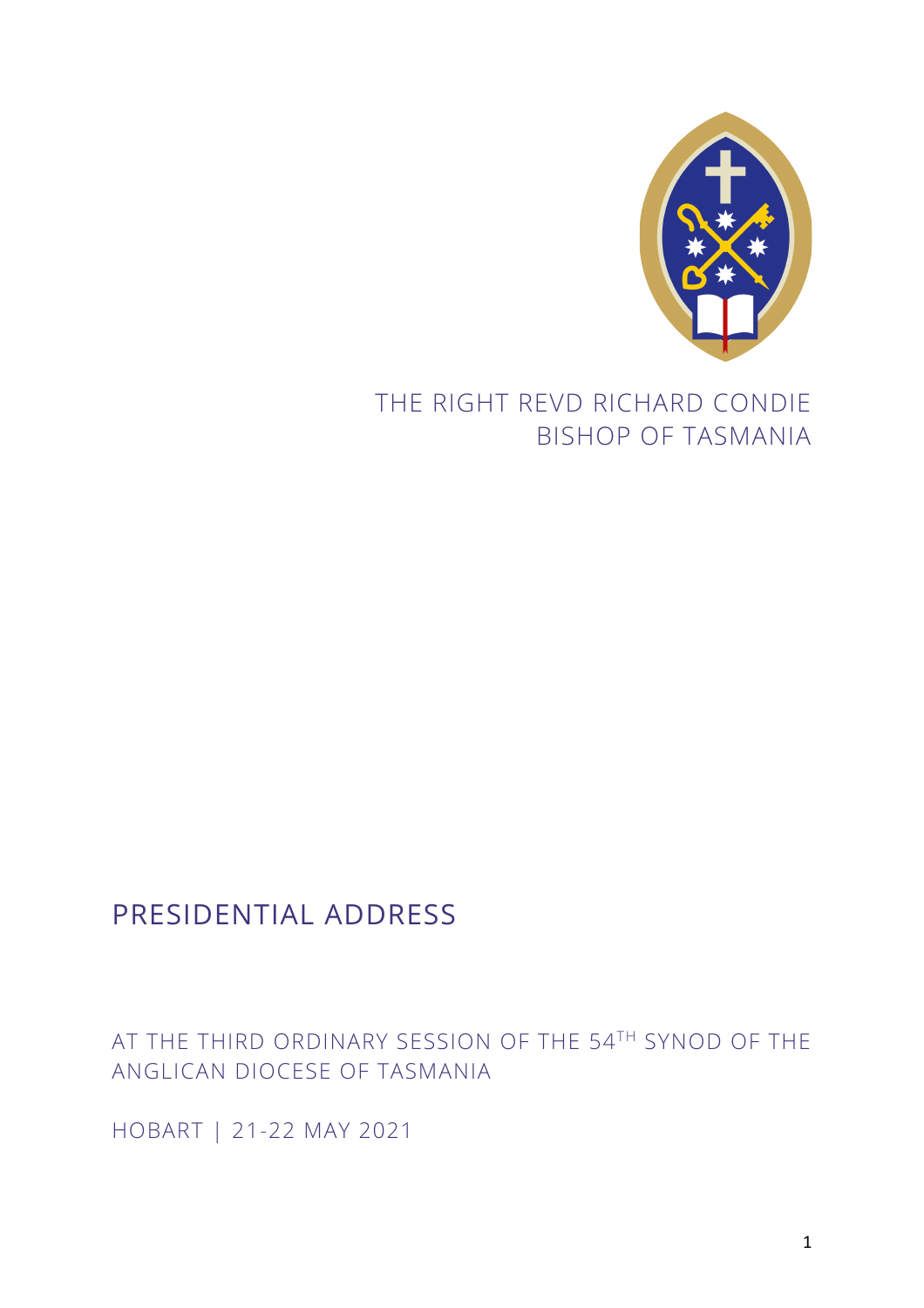Unless the LORD builds the house, the builders labour in vain. Unless the LORD watches over the city, the guards stand watch in vain.

Psalm 127:1

We meet today in the presence of the triune God, Father, Son and Holy Spirit and acknowledge our complete dependence on him in all things. He is building his house and watching over our work. We long to honour him in all things. We know that "from one man, he made all the nations, that they should inhabit the whole earth; and he marked out their appointed times in history and the boundaries of their lands." (Acts 17:26) And so today we acknowledge that the palawa people of lutruwita/Tasmania were appointed as the traditional custodians of the land where we meet. We acknowledge them, their unceded sovereignty of these lands and waters, and honour their elders.

It is truly wonderful to meet together face to face as representatives of the Diocesan family. While we managed Synod on-line last year, it is so much better to meet in person. As we meet, we are mindful of those who are continuing to face significant challenges from Coronavirus, and of how fortunate we are to gather in safety. We lift the nations of the world to the Lord for his mercy, protection and healing.

Recently I was in a meeting of Anglican leaders from around the world and in hearing their challenges, was struck by how the Lord has been so merciful to us over the last 18 months. We have seen our ministries and work continue through the pandemic, and in a few places, seen growth and development – new congregations, expanded ministries and a number of new ministry appointments. Thanks to government assistance, and the generosity of our people, it looks like all of our parishes and ministries will be able to continue their work. For this we give thanks to God.

## 1. CHALLENGES INSIDE AND OUT

I want to begin today by reflecting on some of the challenges in the context of doing our ministry, and why it is so important that we remain focussed on our vision to be a Church for Tasmania, Making disciples of Jesus.

## Social Change

We are in the midst of a period of great social change, especially the way Christianity is viewed in the West. A generation or two ago, it was common that Christians were still regarded as respected members of society. Christian values and morality were generally upheld, and Christians were affirmed by society at large.

Things started to shift in the mid to late  $20<sup>th</sup>$  century. Rather than being at the centre of society, Christians began to move to the edges. We were seen as one option among many. Our views were considered, but alongside other views that had equal weight. Our "go to" text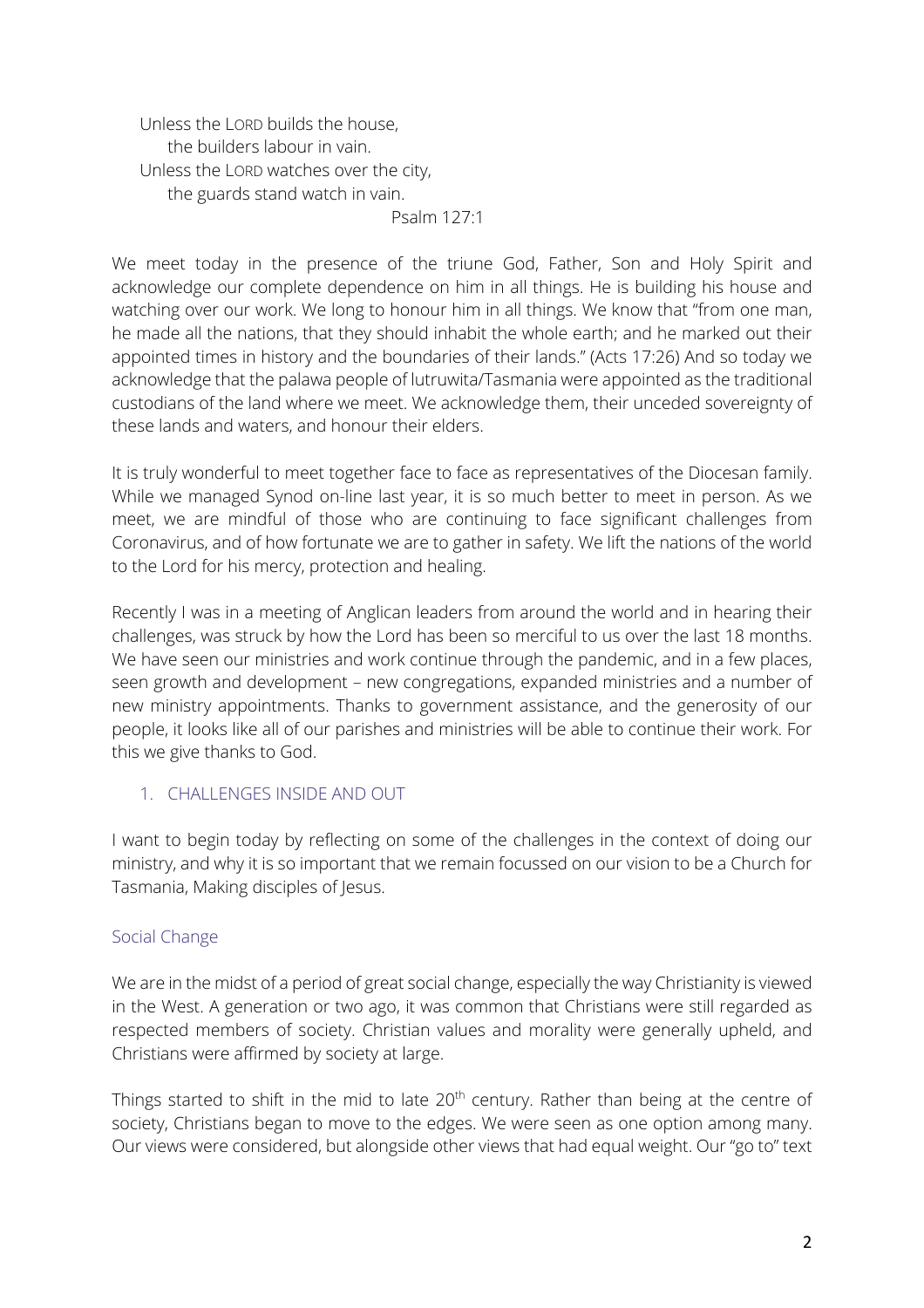was Acts 17, and Paul's speech in Athens where people "loved talking about and listening to the latest ideas". The Christian faith was one of these ideas.

But in the last 20 years or so, it seems that that the tide has turned. Now rather than being seen as one option among many, biblical Christians are increasingly being viewed with suspicion and hostility. Our views of morality are increasingly seen as outdated and not just irrelevant, but bad for our society. Many today think that the Christian faith and its teachings have no place in public life.

An illustration of this hostility was the way in which some in our community tried to silence the Christian voice in the Euthanasia/Assisted Suicide debates in our community and Parliament over the last year. We were told many times that our view was not welcome in the debate. When we tried to argue for the sanctity and dignity of all lives, we were painted as being heartless and uncaring.

Some churches have tried to address this shift by accommodating the world's perspective. It is not hard to find Christians speaking in favour of euthanasia, abortion, or same-sex marriage. It is not hard to find those who call themselves Christian denying the miracles of Jesus, his bodily resurrection, and the authority of the Bible in the marketplace of ideas.

But others have sought to stand firm with biblical truth in the face of a changing society. That is not a comfortable place to be. But trusting in God's truth as revealed in the Bible is a sure and certain place to stand. Truth is not something that we get to choose but is given to us in the word of God. I am proud that the Diocese of Tasmania has this commitment as we stand in our society.

#### Anglican Church of Australia

One place where these tensions are being played out is in the Anglican Church of Australia. In 2019 the Diocese of Wangaratta passed a Regulation for the Canon Concerning Services, to allow a service of blessing for people married under the Marriage Act. This effectively paved the way for the blessing of same-sex marriages in our church. The regulation is in tension with the Anglican Church of Australia's consistent teaching that the biblical understanding of marriage is an exclusive life-long union between a man and a woman. The Primate referred this Regulation to the Appellate Tribunal seeking its advice on whether it was consistent with the Constitution of the Anglican Church of Australia.

When we met online for Synod last year, we were still awaiting the Appellate Tribunal's opinion. In December 2020 it published a majority Opinion that the Regulation from the Diocese of Wangaratta was "not inconsistent" with the constitution of the Anglican Church of Australia. They based this view on their interpretation of the word "doctrine" in the Constitution. They determined that it referred only to those matters of faith "necessary for salvation", and that the blessing of same-sex marriage did not contravene that doctrine. A minority opinion was also published by one member of the Tribunal, that argued the opposite view. The majority opinion means that it would now be possible for a service of blessing of a same-sex marriage to take place in our church.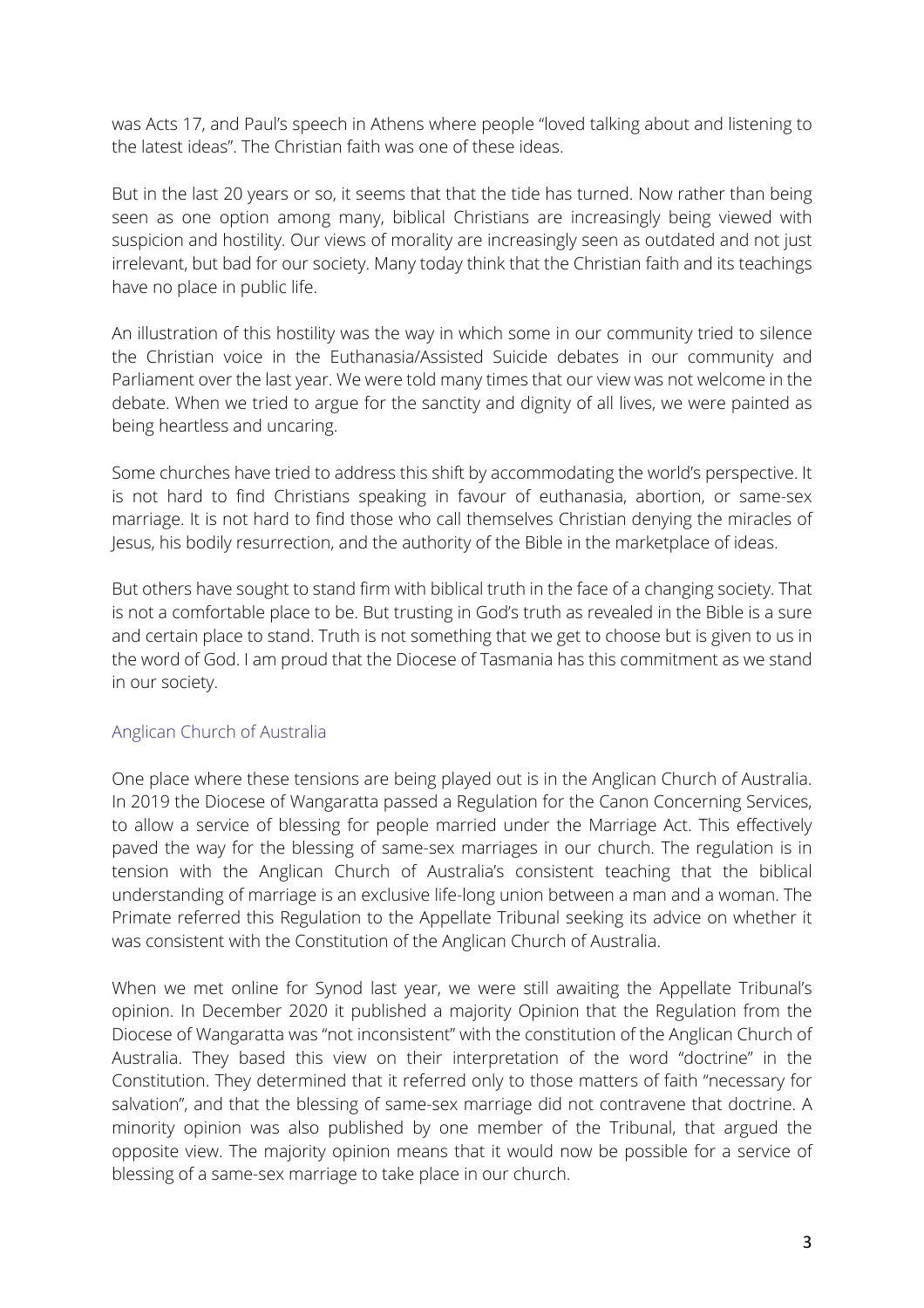The Primate has urged bishops and dioceses to exercise restraint in allowing these blessings to take place until the meeting of the General Synod, where the matters will be discussed further. So far, apart from one service in the Diocese of Wangaratta, the bishops and clergy have exercised restraint.

In my view the Majority Opinion of the Appellate Tribunal is problematic, in that it allows clergy to bless a sexual practice that the Bible clearly calls sin. The matter is serious and of first order because the New Testament teaches that unrepentant sin jeopardises salvation. By allowing this we put people in spiritual danger.

We want our churches to be welcoming of all people, including those in the LGBTIQ+ community. We want all people to be called into a life of obedient discipleship to the Lord Jesus. To love people well, we must lead them to the truth that is expressed in the Bible.

As we have seen in other parts of the Anglican world, the innovations contemplated by the Wangaratta Regulation, and allowed under the Appellate Tribunal's Majority Opinion, run the risk of tearing the Anglican church apart. Faithful biblical Anglicans will find it difficult to receive the ministry and authority of their bishops if these services are allowed to take place, and some will be forced by their consciences to leave the Anglican Church of Australia.

Many of you know that I am involved in the Gafcon movement, which has made a commitment to support those Anglicans who would be marginalised by these moves. If need be, Gafcon has committed to establish a new Anglican entity in Australia to support those who cannot remain.

Until the matter can be settled more clearly in the General Synod meeting (now scheduled for May 2022), I am pleased that we have a proposed Regulation for the Canon Concerning Services coming to this Synod, and a motion about doctrine, to reiterate our long-held position.

#### Redress

We continue to face the challenge of redress. As we reported last year at Synod, the estimates for funding redress, including a number of civil claims against the Diocese, has increased our estimated liability from \$8 million to \$21 million. This is a very significant challenge for us. You will have read in the Synod papers how we propose to meet this, through redirecting some of our invested funds to the project. A team of our best thinkers worked on this solution, and we consulted widely among Parishes for other ideas. While I believe it is the best solution, sadly it will have an impact on our ability to do ministry moving forward.

Some have asked why we didn't do this in 2018, when we elected to sell property to fund redress. The answer is that we have a dual responsibility, to not only fund redress but also to ensure the ongoing ministry of the Diocese of Tasmania. Our decisions need to be generous to survivors of abuse, but we must also be wise stewards of our future resources.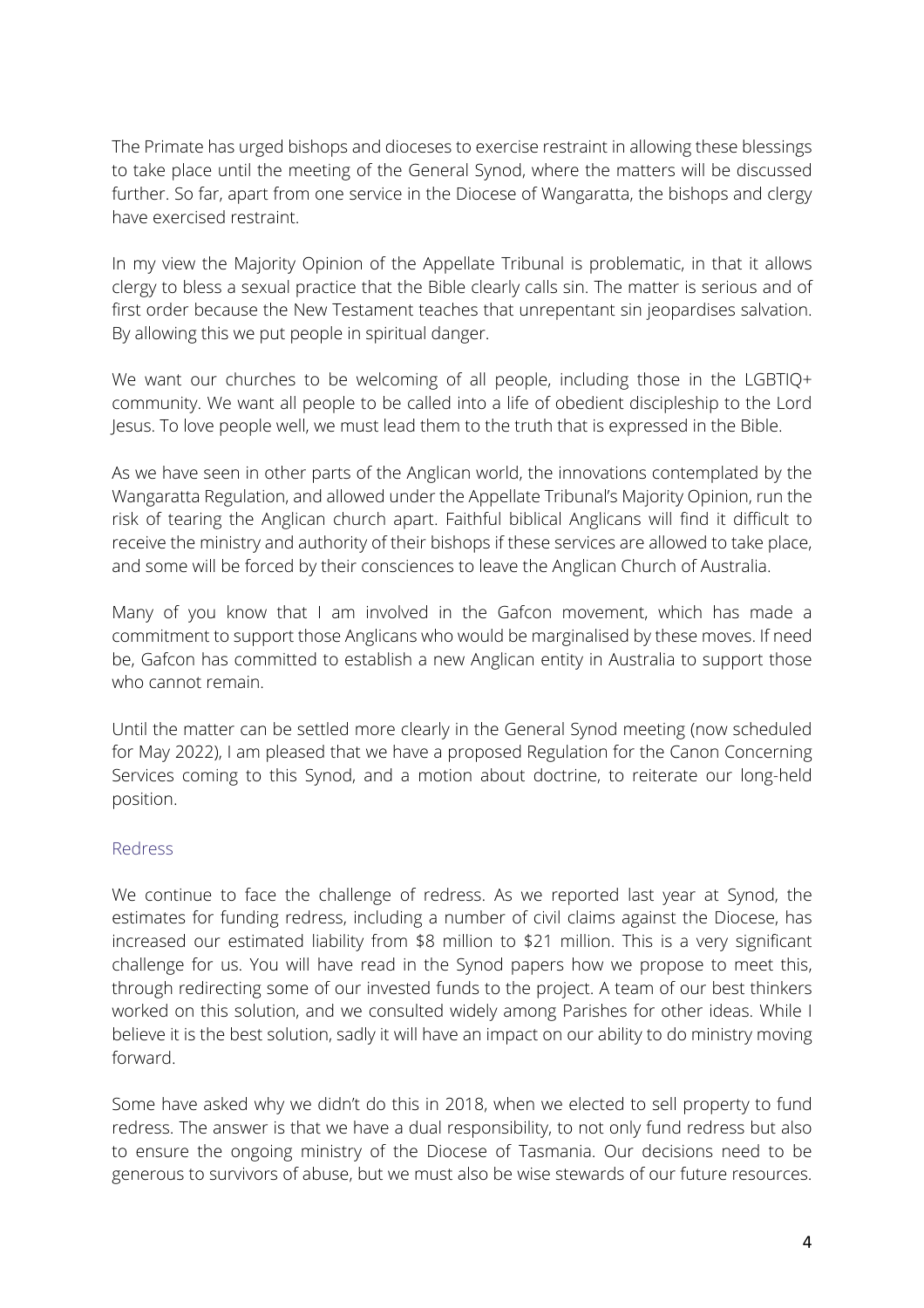Committing to sell under-utilised property in 2018 had a smaller impact on our ability to do ministry than other options.

While we would prefer not to have to take these steps, we welcome the opportunity to provide a measure of justice, and support for survivors of sexual abuse in our Diocese. We have already collectively borne some pain for the sins of those who have gone before us. Now that pain will be extended again, as we curtail some of our ministry to make sure we can respond in a godly way. I am still of the conviction, that providing redress and settling civil claims in a just and equitable response to historic sexual abuse and is the right thing for us to do. I also believe that God is honoured when we do the right thing.

## Family Violence

We continue to be disturbed by the rate of family violence across Australia. This national tragedy affects people of all ages and from all backgrounds, including those in our churches. Those most affected are women and children. It is estimated that 2.2 million Australian adults have been victims of physical or sexual violence from a current or former intimate partner. We know that members of our churches are victims and survivors of domestic abuse, probably at similar rates to the general population.

I am personally grateful for the increased discussion of these issues, as greater awareness will hopefully lead to safer outcomes. Some wonderful resources are now available to the church specifically to help us. I am thankful that the Diocese of Tasmania has been thinking about these issues for some time and am especially grateful for the formation of a small working group who are helping raise our awareness and equipping our churches to address the problem. I know a number of our churches are working specifically in this area. I commend to you the motion on the business paper regarding this issue.

## Fractured society

Domestic and family violence is one of a number of issues in our fractured society. Tasmania's housing crisis, with increasing rates of homelessness especially in these winter months; concerns about our health system and care of the aging population; the real threats to vulnerable people due to our new euthanasia and assisted suicide laws and their potential effects on our already alarming suicide rates; the continuing damage from poker machines and problem gambling ripping our communities apart. These are just some of the issues that concern us.

We often look to our political processes to find leadership on these important matters, and find ourselves frustrated by inaction, partisanship and a lack of will to tackle the big issues. We are so fortunate to have the frontline services of Anglicare working in many of these spaces, providing care and support, research and advocacy. We also recognise the importance for each one of us taking our place and fulfilling our responsibility to do whatever we can with whatever resources we have, to stand up for the vulnerable and marginalised and bless those around us.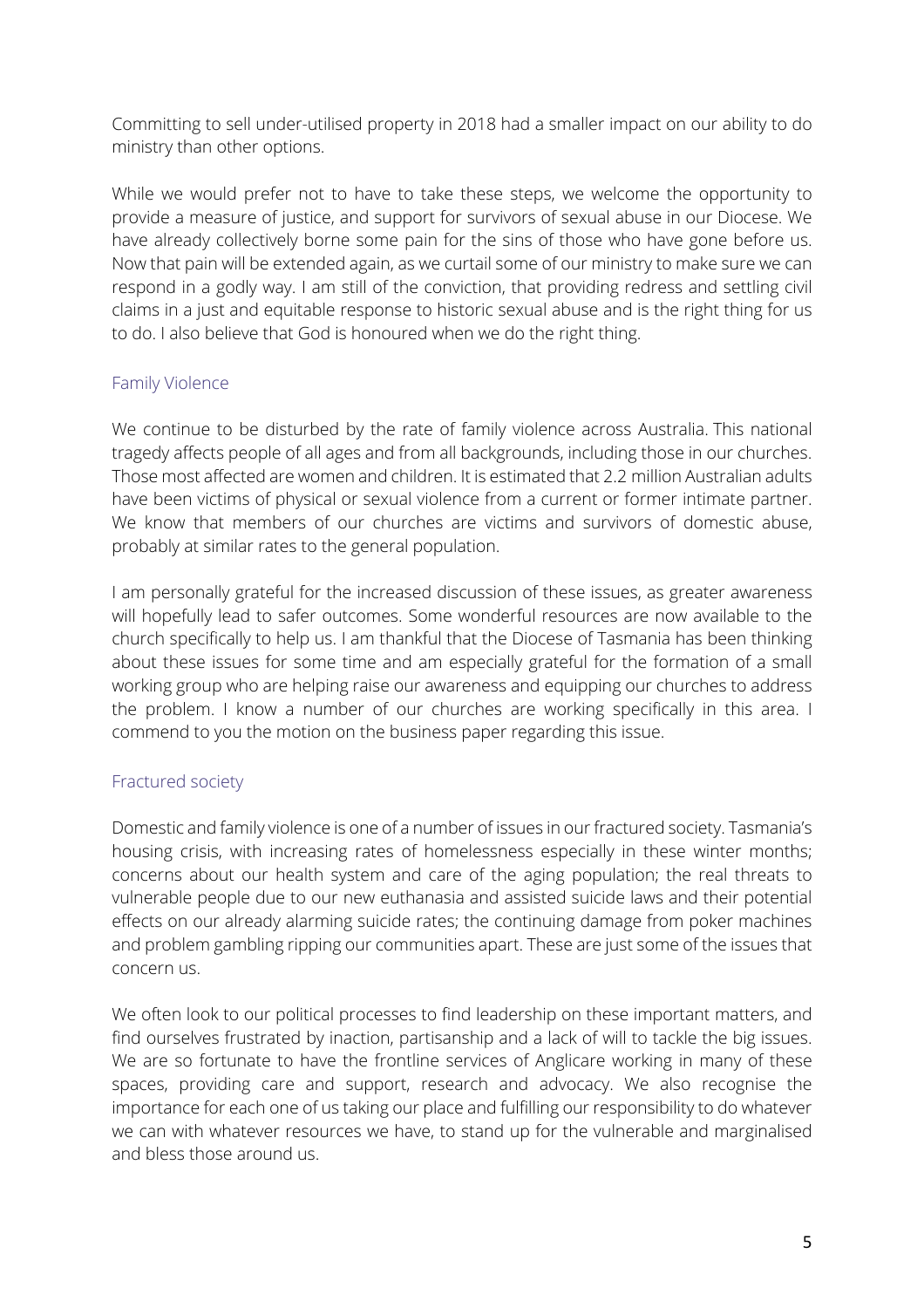All of these challenges, make it all the more important that we have a clear sense of our call to let the Lord build his house; to continue to walk in obedience to the Lord Jesus; and to be his disciples as we make disciples of others.

## 2. VISION 2022 - UPDATE

As I hope you know by now, our Vision in the Diocese of Tasmania is *to be a church for Tasmania, making disciples of Jesus.* As we are FOR every aspect of Tasmanian life: for Business, Government, Healthcare, Education, Media, the Arts, Families and Individuals, we want to do what only the church can do among them, that is make disciples of Jesus; to help people in each of these spheres become his followers.

As we pursue that vision, we continue to rest in our convictions that:

- lesus Christ is the head of the Church ...
- And He has sent us to make Disciples …
- By Word, Prayer and Service …
- Supported by fruitful godly Leaders …
- God being our provider, and us stewards of his gifts

To achieve our Vision, we have set ourselves 4 main goals:

- 1. Build a network of confident flourishing parish centres
- 2. Develop partnerships with Anglican agencies and schools
- 3. Grow missional chaplaincy in hospitals, aged-care facilities, and prisons
- 4. Be a people of blessing to our communities

I want to report on our progress.

#### Build a network of confident flourishing parish centres

We set out to concentrate on developing parishes in our main centres to be strong, healthy, and growing. We wanted to build resilient rural ministries, and plant new churches as we are able. And we have been able to do some of those things. We have consolidated our parishes to main centres, and are seeing strong, healthy and growing ministries emerging and established. We have had some success in rural areas, but there is more work to be done. We are delighted that we have managed to plant two brand new churches in the Southern Beaches and in the Jordan Valley, and also new congregations in existing parishes in Kingston, the Huon and Sorell.

You may remember that last time we met in person, I spoke about how we are tracking our measures of parish ministry effectiveness. Each Parish has been encouraged to work on a range of activities. and we give each of the measures a red, yellow or green light. Red signifies the activity is "not started", yellow signifies "in progress", and green signifies an "established practice". It is not perfect, but it gives us a picture of how we are doing.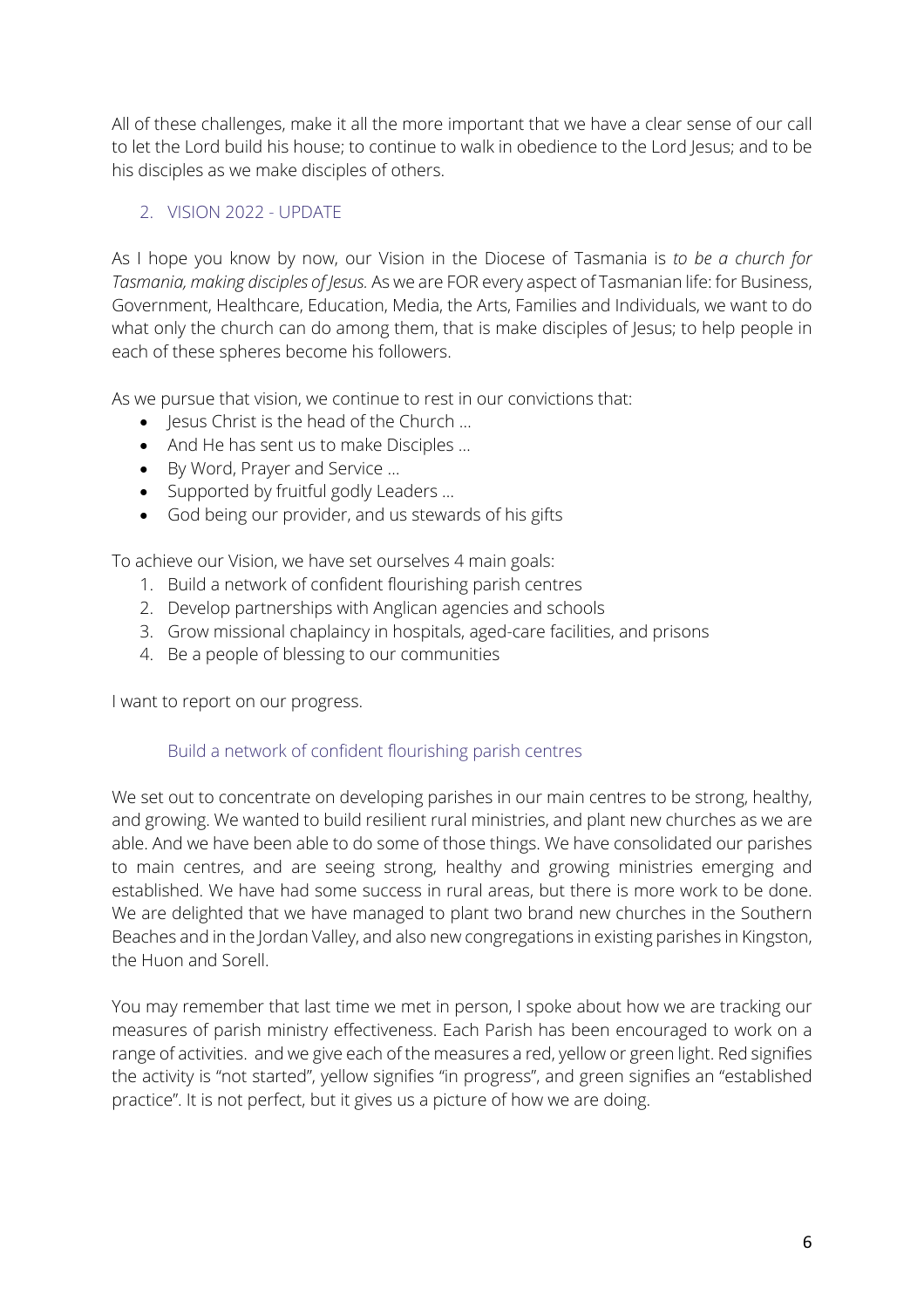I want to share with you, the encouraging results we have in "achieved objectives", the green lights in our system, that is where we have established practices in place. In every domain we have seen an increase since we last met.



In 2017, 4% of our Parishes had an establish disciple-making pathway of some description. That had risen to 8% in 2019 and has jumped to 30% by 2021. Activities to engage outsiders, present in 13% of Parishes in 2017, now in 57% of Parishes. Established evangelism ministries like Alpha, Christianity Explored or some other activity is now established in 43% of Parishes up from 6% in 2017. And so on it goes: 30% of Parishes with programs to establish believers in the faith, 18% intentionally equipping leaders, and 45% of Parishes engaging with young people and families.

One of the concerns here is that less than 1/3 (only 29%) of our Parishes have a focussed prayer meeting outside of Sunday services. We should be able to achieve this in more of our Parishes and we will work hard with you to help you do that in the next year.

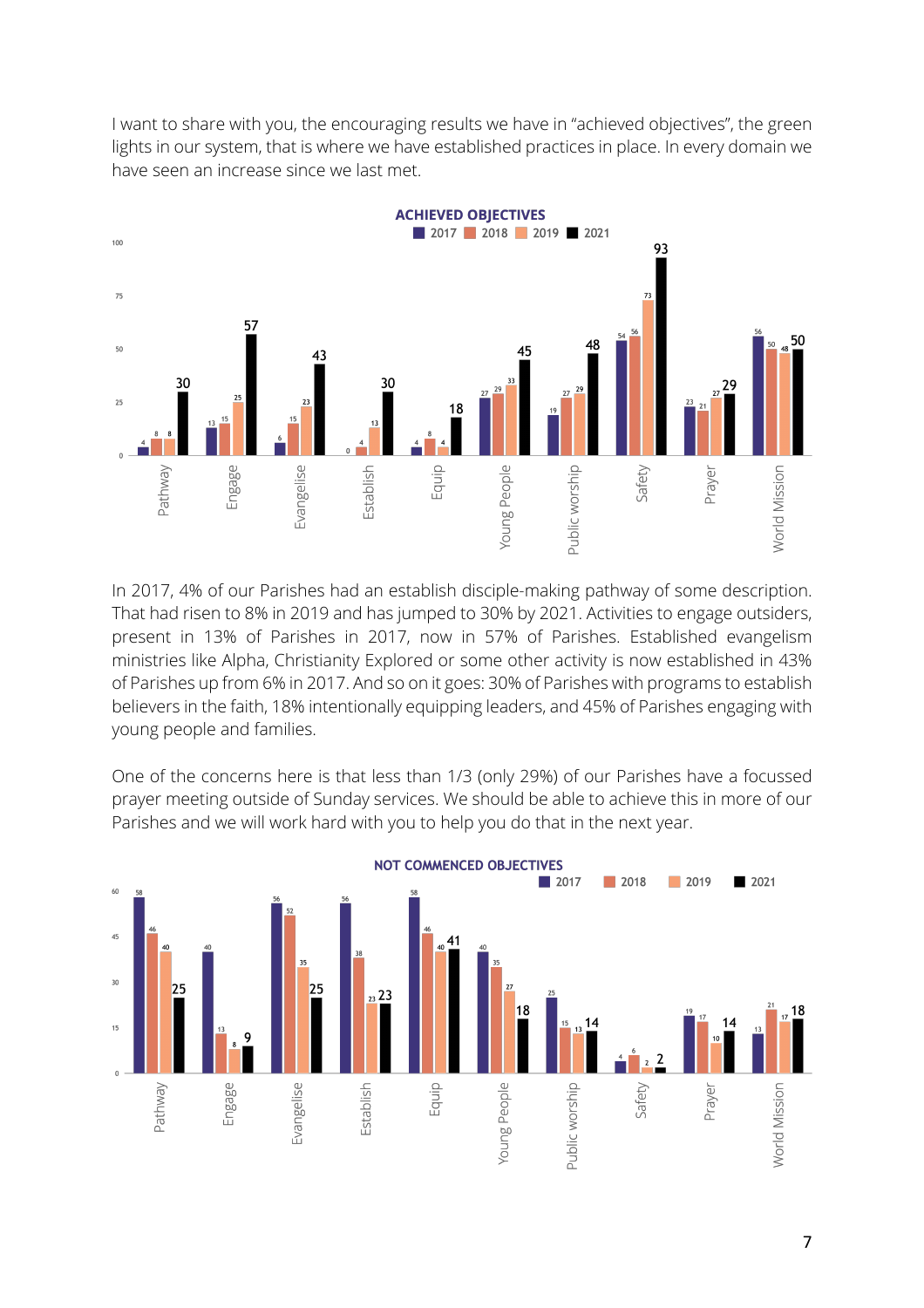In line with this we have also seen a decrease in the percentage of Parishes that have not begun work in each of these different measures. A quarter of Parishes have not commenced a disciple-making pathway and don't have active evangelism taking place, but those measures are down from 58% and 56% in 2017. This is a good trend that needs to continue.

There is obviously still much to do, and we will continue to resource and encourage growth in each of these different ministry areas. But I want to take this opportunity to thank Rectors and ministry leaders, ministry teams and parish councils for their hard work in making all this happen. It is so encouraging to see this growth, and I am convinced it will flow through to more spiritual vitality in our parishes and more disciples being made.

#### Develop partnerships with Anglican agencies and schools

Our second mission objective was to develop partnerships with Anglican Agencies and schools.

It has been very encouraging to see the continued growth in alignment between the Diocesan Vision and Anglicare. I commend their report to the Synod and encourage you to read it if you haven't already. They have been working on a series of statements explaining the Christian basis of their care in the areas of children, the elderly, homelessness and disability services. It is great to meet a growing number of active Anglicans who work for Anglicare. We are so well served by this fantastic organisation, and I thank Bishop Chris for his fine leadership of it.

I have continued work with our Anglican Schools on a shared statement about what we are trying to achieve. It is hard work to get consensus across the three school boards, but the Principals, Board Chairs, and I have proposed the following guiding vision that is under discussion. Please pray that it will become second nature to us.

Anglican Schools in Tasmania provide excellent education within the framework of the Christian faith, in line with the vision of our founders. We invite all members of the school community to live a life in response to Jesus Christ. This takes place in all aspects of our school life. Our schools are nurturing and inclusive, welcoming people of all faiths and none.

We have grown our relationship with Bush Church Aid in the last year, with the appointment of the Revd Josh Skeat as the BCA Regional Officer. We continue to enjoy BCA's commitment to us in supporting the ministry on King Island, in the church plants at the Southern Beaches and in the Jordan Valley, and also the Digital Church project. We would like to see more of our parishes being financial supporters of BCA through their mission budgets, and I'm sure Josh would be happy to talk with you.

The Tasmanian Branch of the Church Missionary Society is in the best health it has been for some time with a record number of Tasmanian missionaries serving overseas. We are thrilled to be in partnership with them and I know the Revd Scott Doran-Sargent is delighted with the number of Anglican Parishes that support this important avenue of global mission.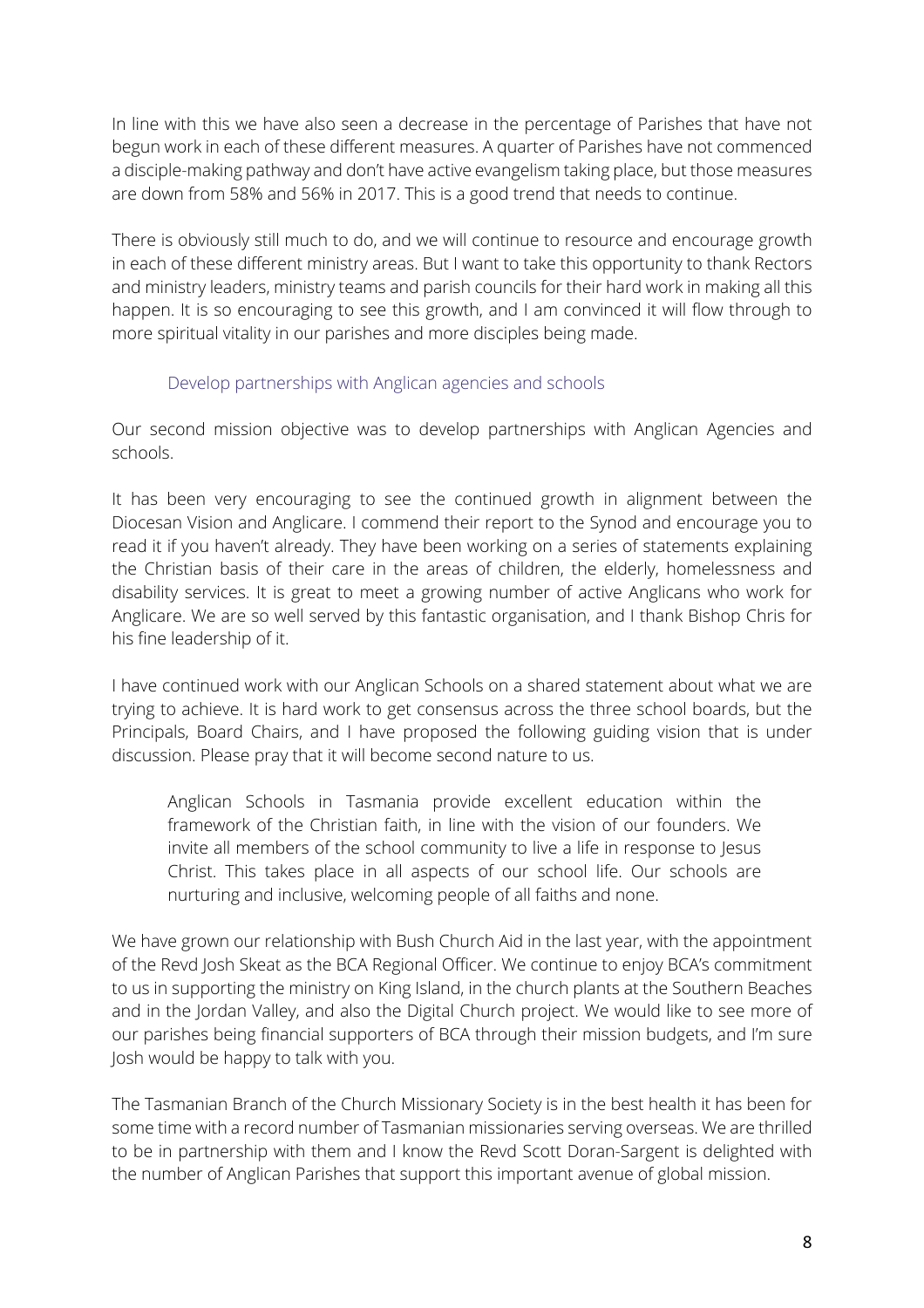Our involvement with ABM is challenged with no Tasmanian representative being appointed to the national board for some years. However, the local branch is keen to encourage support, and it has been good to use some resources produced by ABM in our work with Aboriginal reconciliation.

#### Grow missional chaplaincy in hospitals, aged-care facilities, and prisons

Our third objective was to grow our chaplaincy in hospitals, aged care facilities and prisons. This work has been steadily increasing over the last few years under the guidance of the Board of Anglican Health and Welfare, and their Executive Officer Mr Luke Campton. It is gratifying that AH&W continues to be the preferred provider for Chaplaincy in the public health and correctional services in Tasmania. Our chaplains have been on the forefront of care during the pandemic over the last year, and we thank them for the efforts they have made. It has been great to see an expansion of chaplaincy to provide a Chaplain to the Adolescent Ward at the RHH, and a Special Care Chaplain with the TPS.

#### Be a people of blessing to our communities

Our final mission strategy is to be a blessing in our local communities. Here I want to especially let you know about and acknowledge a couple of different things that have been going on in our wider community.

The Anglican-Aboriginal Relationship Working Group have been hard at work building relationships with the Aboriginal communities of Tasmania. We have strong links with Reconciliation Tasmania and the Reconciliation Collective, as well as growing relationships with Aboriginal Groups and people around the state. I had the privilege of making a short address at the January 26 rally on Parliament lawns this year and Dr Bonnie Bonneville from the Burnie Parish spoke at a local event there on the same day.

It is so important that we continue to sponsor these relationships and continue to be truth tellers about the Anglican/Aboriginal history of Tasmania and the unceded sovereignty of the palawa people. I want to encourage you to be a blessing as you reach out to the Aboriginal communities in your part of Tasmania, as we continue to speak about the dispossession, colonisation and de-culturing of the Aboriginal peoples here.

It has been wonderful to see the practical care that our churches provided to their communities during the Covid pandemic. I want to acknowledge before the Synod today the exceptional work of the Show Hope campaign. What started as a venture to feed 40 international students with a hot curry once a week, became a major undertaking providing groceries and health care items and a hot meal to around 800 international students per week in the middle of the pandemic. This was practical love in action, and I want to publicly thank The Revd Sam Gough and Mr Paul Shantapriyan for the amazing work that they did.

Anglicans have continued to be a blessing in the public square, as we have spoken out on many issues. I am always proud of Anglicare's willingness to speak on tough topics like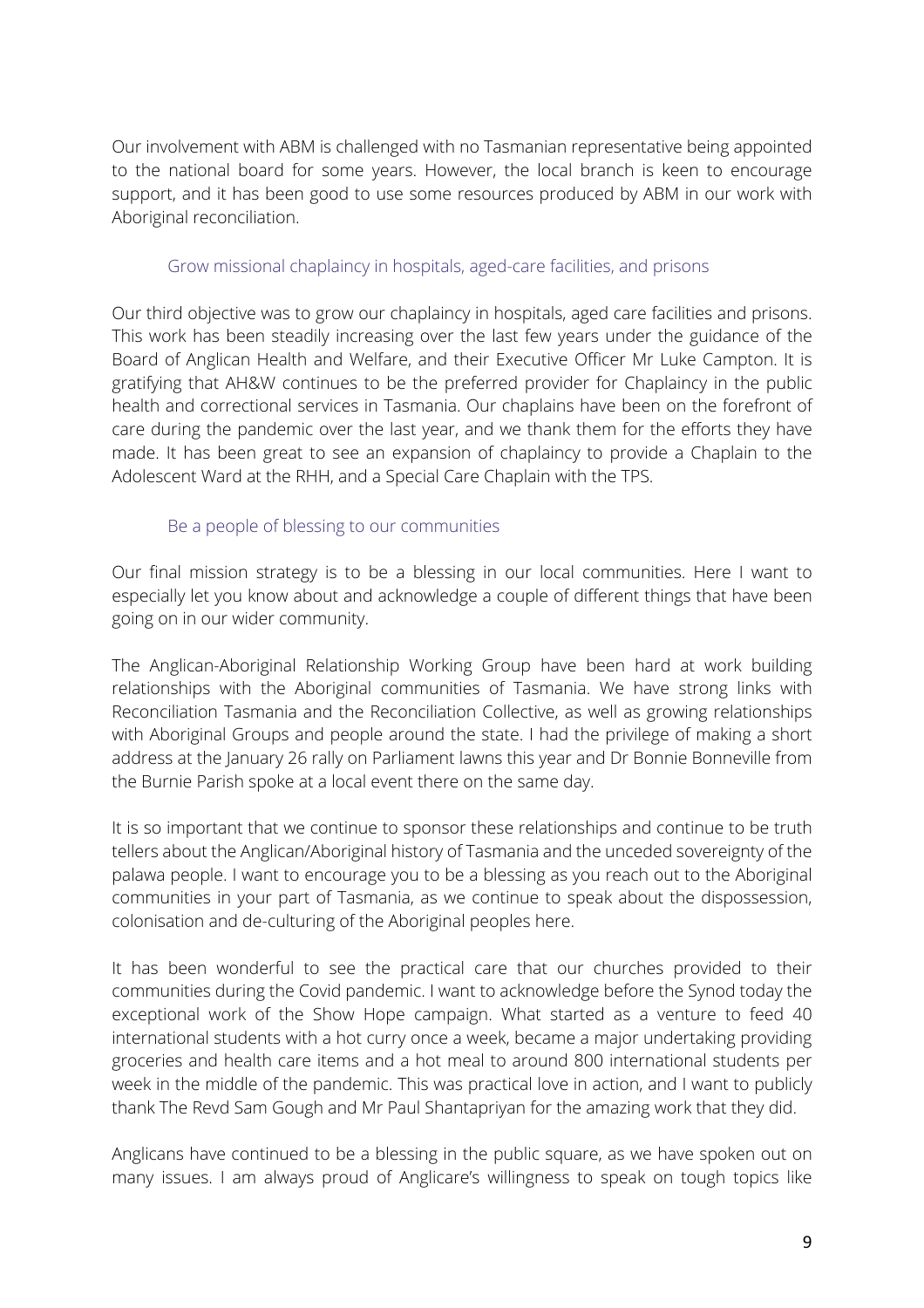homelessness, rental affordability, mental health, gambling and other issues. The Diocese has also made public submissions on the Voluntary Assisted Dying Legislation, and Sexual Orientation and Gender Identity conversion practices. All these contribute to the betterment and blessing of our social fabric.

## 3. FUTURE PLANS

Our strategic plan that we launched in 2017 comes to maturity at our Synod next year. We have made a lot of progress, but there is still much to do. I am convinced that our Vision is sound. We need to keep aiming to be a church for Tasmania, making disciples of Jesus. We will stick to that as our Vision.

As we move into the next 5 years we need to focus down on some important matters. Over the next 12 months I am going to be working with people around the Diocese to refine our plan. I am keen to hear ideas and gather all the voices in shaping our strategic priorities. Of course, I have already been thinking about some of those priorities that are growing out of what we are already doing, and in some ways, they will be a continuation and intensification of what we have done so far. Let me outline some of them for you.

## Parish Transformation

We have seen a lot of change in Parish ministry over the last few years, but there is still much work to be done. If our main task as a Diocese is making disciples of Jesus, then we need to pull out all stops to make that happen. While it is great that we have 30% of our Parishes with an active disciple-making pathway in place, it should not be impossible for us to reach 100%. I know this is not easy work, but if we are not making disciples, then we are not really being the church.

Over the next 5 years we need to focus on how we can be effective in making disciples in the various different parishes across the Diocese. Ministry is especially challenging in rural areas, so we need to concentrate our best minds on developing strategies that work in this context. We need to be more disciplined in helping Parishes engage with different models of ministry like Pathways, the Vine Project, or Building a Discipling Culture. Every Parish in the Diocese should be able to tap into some models for evangelism and reaching out to unbelievers with the good news of Jesus.

I am so encouraged by how far we have come and what has been achieved. In the next iteration of our Vision, you can expect some solid plans to accelerate our Parish Transformation.

## Leadership Pipeline

We know that under God, a lot depends on the quality of the leaders we have in the Diocese. Our clergy and lay ministry team is among the very best in the country. We are truly blessed by the people who serve in our Parishes, Schools and Chaplaincies. It is so encouraging to see how God has been building our leadership team in the last few years. At the recent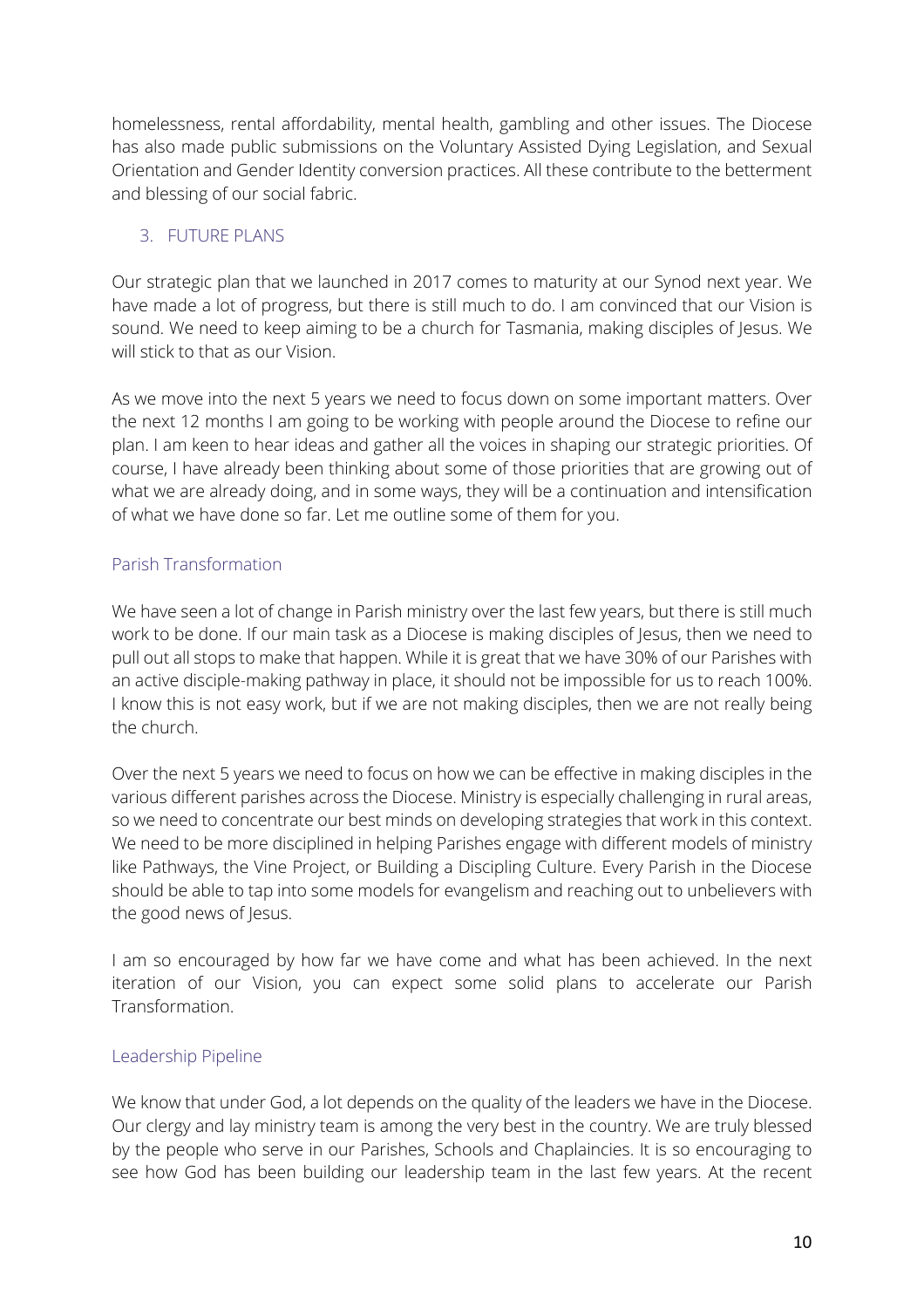Ministry Leaders' Day, for all of our clergy and lay ministers, I introduced 17 new people who had joined us since we had last met in person in October 2019. In fact, last year, during the pandemic, we managed to make 11 new appointments.

In addition to this, in February we held the largest Ordination for some time, with 5 Deacons and 4 Priests being ordained. We currently have three ordinands in training (2 women and 1 man), and 7 new applications for Ordination just this year. It is exciting to see God raising up leaders to help us in this mission.

The demands are high, and as we grow, we are going to need more people to take up leadership roles, and to replace those who move or retire. The very best scenario we can strive for is producing our own leaders from our own parishes rather than on relying on recruiting from outside. This is a long-term project, usually taking about 10 years from the time a person considers they might be called to ministry, to being deployed. So, we need to begin with our youth and young adults, helping them enter onto the path of leadership, so that in 10, 15, or 20 years' time, we have the clergy and lay ministers to serve in our churches. A little shout out for the LiT camp for Grades 9-12 from Anglican Camping that helps this process – please check it out.

I have recently posted our policy on Women in Ministry on the Diocesan website. It reads as follows:

The Diocese of Tasmania encourages the ministry of both women and men in all spheres of our church life. We support the ordination of women in the Church as deacons and priests, and women have significant leadership roles in the Diocese. We recognise a diversity of views on this topic. We do not require a specific view to be held by our ministry leaders, however we expect all our ministry leaders to act with charity in accordance with this policy, and to be raising up and training more women to serve as God has gifted them.

We have been working on the pipeline, and have a great group of people coming through, but the next strategic plan will focus our efforts even more on this important work.

## Church Planting

I believe we need to get more serious in our efforts to plant and multiply our congregations and churches across the state. I believe this will be the most effective way we can see new people reached with the gospel, and to see the reinvigorating of existing ministry. I am pleased to let you know of a new partnership we have entered into with City-to-City Australia, called "Multiply Tas" to help us with this aim.

I am grateful to the Parish of Clarence South for releasing Jamie Bester for ½ day per week to drive forward this initiative on behalf of the Diocese. I thank them for partnering with us in this way. We are grateful too for the generosity and commitment of City-to-City in joining with us in this work. We look forward to much gospel fruit.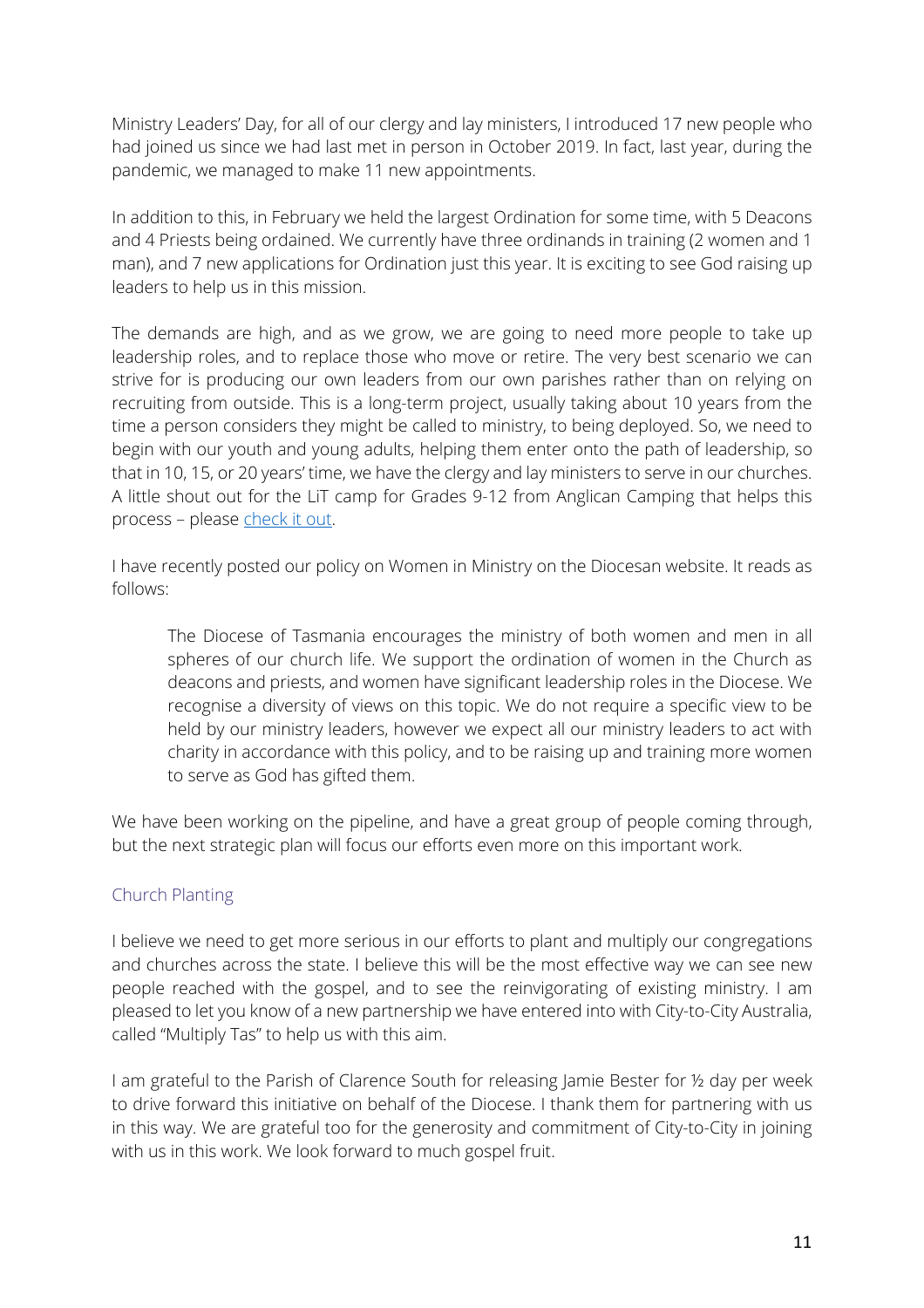## **Culture**

There is more I could say about the future vision but will finish with a couple of comments on culture. The most important thing we can do, in being effective in achieving our Vision is to work on culture. The more we can grow a culture that sees disciple-making as the normal and central activity of the church, the more we will see Tasmania changed. This will be a culture that values evangelism, conversion, and opportunities to engage with unbelievers as a natural part of our life. It will be a culture that expects growth and anticipates the power of the Spirit in our ministries. It will be a culture that rejects the narrative of decline and the impotence of the gospel.

Our current culture is positive, but not quite were we need it to be in terms of its universal focus on disciple-making. We will need to work hard at thinking of ways to move us in the direction we need to go; to teach the values we want to see, to celebrate them and to live them out. So please expect some work in this area as we work on our future vision.

## 4. THANKS

I want to convey my thanks to a number of people for their contribution to the Diocese over the last year. As I move around Parishes each week, I am constantly encouraged by the quality and commitment of lay leaders in our Parishes, who give so much time and effort to their local mission. Thank you for your efforts. The men and women who serve on our Diocesan Council deserve a particular mention, for the effort and time they put into governance across our Diocese.

I came home from the recent Ministry Leaders' Day in Longford with a heart full of thankfulness for the clergy and lay ministers who make up our front-line ministry team. I am so grateful to God for our unity of heart, and the quality of people the Lord has brought together. We are so well served by you. Thank you for partnering in this ministry.

My thanks to the Diocesan Office team: in Accounts, Redress, Professional Standards, Registry, Youth Ministry and Chaplaincy – we thank you for all that you do to support and enable ministry to happen across the Diocese. We have grieved the loss of Mr David Peters since his untimely death late last year and continue to miss his input. A special note of thanks to my team of James Oakley, Stephen Carnaby, Tess Delbridge and Kelvin Todd - I couldn't do any of this without you.

## 5. CONCLUSION

In conclusion I want to come back to where we began. Psalm 127:1 says: *Unless the Lord builds the house, the builders labour in vain. Unless the Lord watches over the city, the guards stand watch in vain.* It is right that at Synod we report about our Vision and Strategies and the things that we have been doing, and it is important that we focus on the outcomes of our efforts. But at the same time, we need to not lose sight of what is most important. We can do all the work we want, but unless the Lord is the one at work building the Kingdom, unless we are doing his work, we are wasting our time and effort.